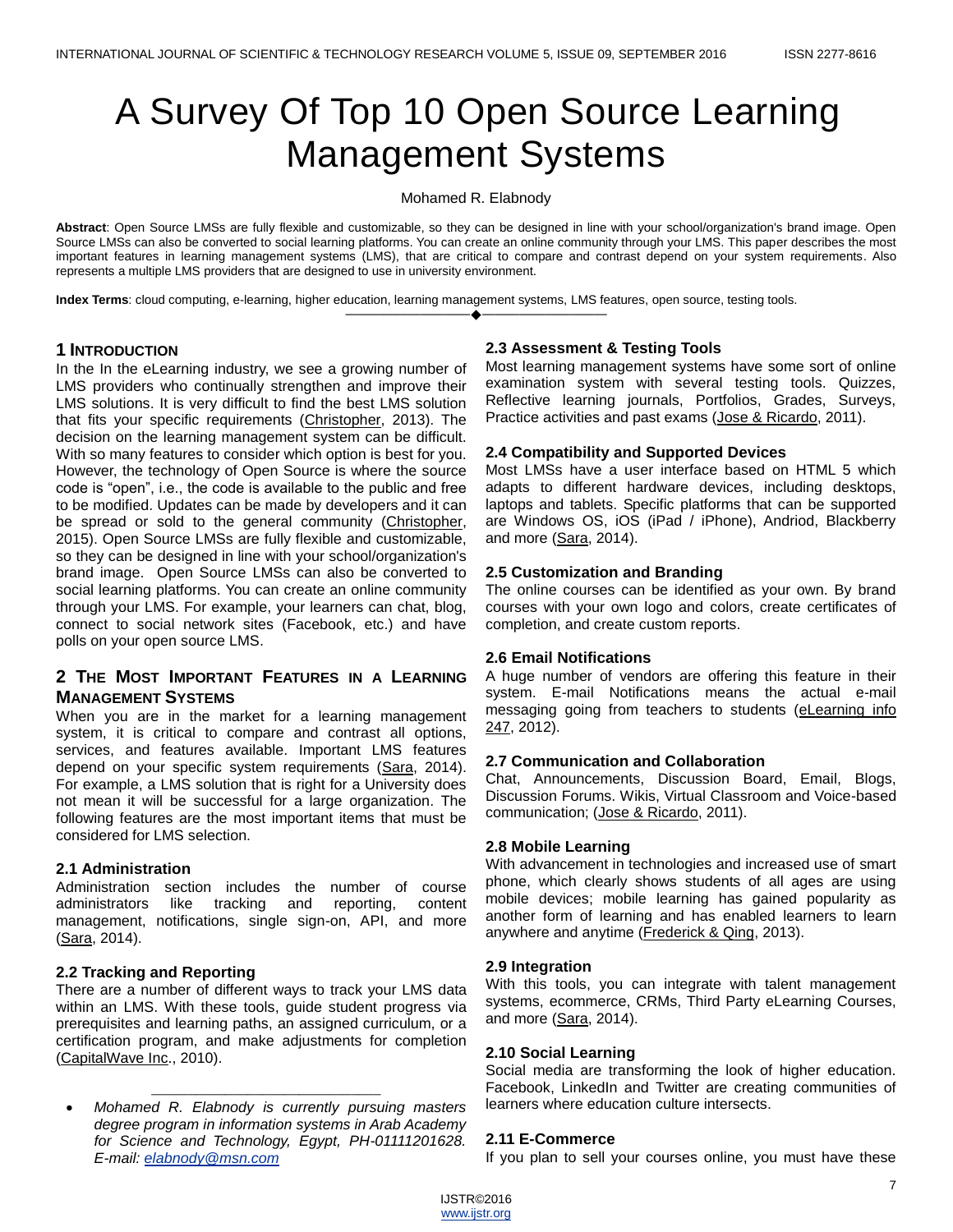features: integrated shopping cart, emailed receipts/notifications, and various payment gateways [\(Sara,](#page-3-2) 2014). At the brick and mortar level, many colleges offered the opportunity to collaborate up with a company, so that their employees could take a variety of courses [\(eLearning info 247,](#page-3-5) 2012).

## **2.12 Course Interactivity**

Interactive features that may be important are HD streaming video, audio, images, assignments, tests, and SCORM presentations - Sharable Content Object Reference Model – "SCORM tells programmers how to write their code so that it can 'play well' with other e-learning software [\(SCORM,](#page-3-7) 2014)".

# **2.13 Student Portal**

Some systems offer parents the ability to see their students' homework, communicate with teachers. Staying with the portal angle, many systems offer them for teachers. [\(eLearning info](#page-3-5)  [247,](#page-3-5) 2012).

## **2.14 User Registration**

Be sure you can import students via mass uploads, automate uploads, and/or enable students to self-register quickly

# **3. OPEN SOURCE LEARNING MANAGEMENT SYSTEMS PLATFORMS**

With the large number of learning management systems currently available, therefore the decision on what platform to choose can be quite overwhelming. Below I have written a brief explanation of the best open source systems available today.

## **3.1 Moodle**

Moodle is an abbreviation for "Modular Object-Oriented Dynamic Learning Environment". Moodle was developed by Martin Dougiamas to help educators create online courses. It has been around for over ten years, with the first version in August 2002 [\(Moodle,](#page-3-8) 2016). Moodle is Open Source Course Management System (CMS) software so it's constantly being upgraded and developed.

- The focus of the Moodle project is always on giving educators the best tools to manage and promote learning, but there are many ways to use Moodle:
- Moodle has features that allow it to scale to very large deployments and hundreds of thousands of students.
- Many institutions use it as their platform to conduct fully online courses, while some use it simply to augment faceto-face courses (blended learning).
- Many of users prefer to use the activity modules (such as forums, databases and wikis) to build richly collaborative communities of learning around their subject matter, while others prefer to use Moodle as a way to deliver content to students (such as standard SCORM packages).

|  | <b>TABLE 1 MOODLE STATISTICS (MOODLE, 2016)</b> |  |  |  |
|--|-------------------------------------------------|--|--|--|
|--|-------------------------------------------------|--|--|--|

| <b>Registered</b> | 71,600     |  |
|-------------------|------------|--|
| <b>Countries</b>  | 223        |  |
| <b>Courses</b>    | 9,512,573  |  |
| <b>Users</b>      | 84,654,076 |  |

| <b>Enrolments</b>     | 247,294,492 |
|-----------------------|-------------|
| Forum posts           | 172,110,200 |
| <b>Resources</b>      | 86,919,279  |
| <b>Quiz questions</b> | 432,264,170 |

Table (1) shows the increase in the number of users on the Moodle around the world where the number of sites that use Moodle LMS reached 71,600.



**Fig. 1.** Top countries by registrations.

For the countries the United States recorded highest number by registration "10,867", next country Span "6,687", Brazil "4,167", United Kingdom "3,629", and Mexico which recoded "3,075" by registrations as shown in (fig. 1).

## **3.2 LRN**

.LRN (pronounced "dot learn") was originally developed at MIT and is used by over half a million users in educational institutions, corporations and government in over 18 countries [\(MIT,](#page-3-10) 2014). It comes out of the box with a lot of great teaching tools (forums, assessment, calendar, grading, evaluation, surveys, syllabus, file storage and a lot more) [\(.LRN,](#page-3-11) 2016). .LRN has been internationalized to support multiple languages, dialects and time zones.

## **3.3 eFront**

eFront is an all-in-one learning management system (LMS/LCMS). It can be used as a tool for training, communication, evaluation, and certification, as well as file management and sharing. It can also be combined with traditional classroom education for blended learning or combined with tools for synchronous learning. There are two efront LMS platforms, an educational edition and an enterprise edition. The enterprise edition was aimed at medium sized enterprises with between 100 and 10,000 users [\(eFront,](#page-3-12) 2016). eFront is an Ajax enabled, Unicode, LDAP (Lightweight Directory Access Protocol) and SCORM supporting, multilingual eLearning platform. eFront includes a wide variety of components that help you create your lesson structure and add content, build online-tests, communicate with others, track users history and progress, conduct surveys, assign projects, and create certifications.

## **3.4 Dokeos**

Dokeos is another open source learning platform. It is available in three versions, the original free open source version, a pro version and a specific medical version. It is possible to build visual learning without graphical expertise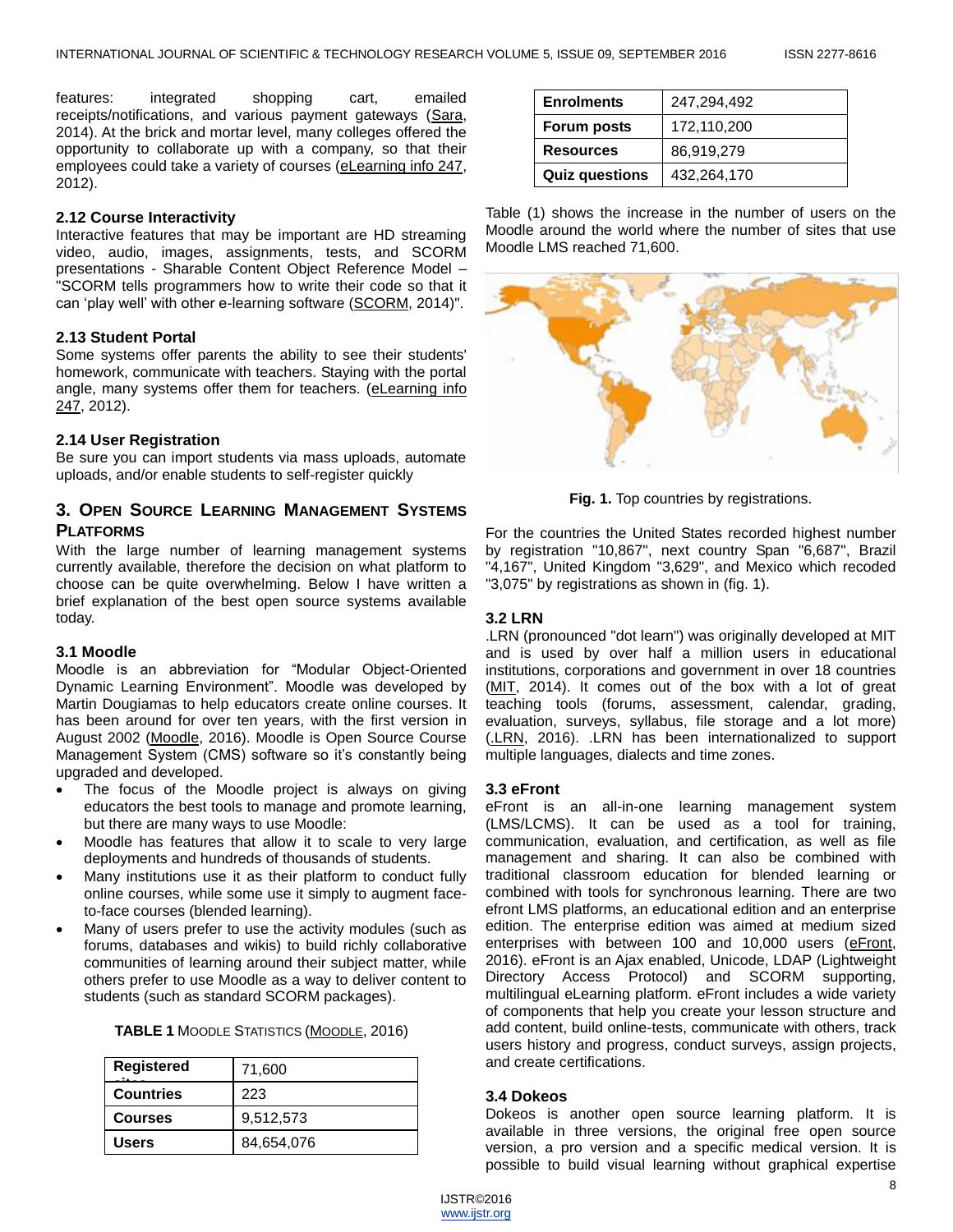[\(Dokeos,](#page-3-13) 2016).

## **3.5 Sakai**

Sakai was designed by universities, for universities. It was built by MIT, Stanford and Berkeley amongst others so they did not need to use homegrown systems or pay vendors [\(Sakai,](#page-3-14) 2016). It aims to be very well suited to group projects and describes itself as a Collaborative Learning Environment (CLE). Because Sakai is mainly coded in Java it can cause problems, especially if using older versions of browsers. It can also be difficult to find programmers with Java skills.

## **3.6 Latitude Learning LMS**

The Latitude Learning LMS was designed to manage partner training programs. Training including: owners that own multiple locations and the absence of management command. Cloudbased, flexible and configurable, Latitude Learning LMS can be customized to specifications that meet your unique training processes and workflows

# **3.7 Canvas**

Cloud-based LMS solution for universities and K-12 schools with grading, course content tools, mobile applications. NFB Certified.

## **3.8 Chamilo**

Open source learning management and collaboration system that supports simultaneous working and learning.

# **3.9 OLAT**

Web-based open source LMS for sizable academic institutions. You will also find a class calendar, email notifications, eLearning course bookmarks, file storage, and certificates in this open source Learning Management System. OLAT is ideal for multi-platform eLearning courses that need to run on a variety of different devices.

# **3.10 Totara LMS**

Award Winning Open Source LMS and social platforms. Flexibility and freedom to customise, innovate and manage your learning needs.

# **4. COMPARISON FRAMEWORK**

The goal of this work is to analyze and compare LMS features. We selected top ten open sources LMSs based on their prominence in the LMS. The content delivered by an LMS can be created, developed, gathered or evaluated in several types of systems such as Administration, Course Development, Collaboration, and Instruction methods. We use formula (1) to calculate the average of evaluation values for LMS features [\(Software Insider,](#page-3-15) 2016).

$$
\frac{1}{X} = \frac{\sum_{i=1}^{n} (X_i * W_i)}{\sum_{i=1}^{n} W_i}
$$
(1)

 $\Sigma$  = the sum of ..., w = the weights, x = the value.

## **4.1 Course Development Features**

#### **TABLE 2** LMS COURSE DEVELOPMENT FEATURES

| <b>Latitude Learning LMS</b> | 0.50 |
|------------------------------|------|
| eFront                       | 0.60 |
| <b>Dokeos Manager</b>        | 0.20 |
| <b>Moodle</b>                | 0.60 |
| <b>Totara KMS</b>            | 0.40 |
| .LRN                         | 0.10 |
| Canvas                       | 0.40 |
| <b>Chamilo</b>               | 1.10 |
| <b>OLAT</b>                  | 0.50 |
| <b>Sakai</b>                 | 0.40 |

When comparing LMS development features such as Course Authoring, Custom Branding, Custom User Interface, and Exam Engine) show that Chamilo cover all the features followed by Moodle and eFront as shown in table 2

## **4.2 Administration Features**

**TABLE 3** LMS ADMINISTRATION FEATURES COMPARISON

| <b>Latitude Learning LMS</b> | 1.70 |
|------------------------------|------|
| eFront                       | 1.40 |
| <b>Dokeos Manager</b>        | 0.50 |
| <b>Moodle</b>                | 1.30 |
| <b>Totara KMS</b>            | 0.40 |
| .LRN                         | 0.50 |
| Canvas                       | 0.90 |
| <b>Chamilo</b>               | 1.40 |
| <b>OLAT</b>                  | 0.80 |
| <b>Sakai</b>                 | 0.70 |

When comparing LMS administration features shows that Latitude Learning LMS covers most of the features followed by eFront, Chamilo, and Moodle, as shown in Table 3

## **4.3 Collaboration Features**

**TABLE 4** LMS COLLABORATION FEATURES COMPARISON

| <b>Latitude Learning LMS</b> | 0.03 |
|------------------------------|------|
| eFront                       | 0.04 |
| <b>Dokeos Manager</b>        | 0.04 |
| <b>Moodle</b>                | 0.09 |
| <b>Totara KMS</b>            | 0.01 |
| .LRN                         | 0.05 |
| Canvas                       | 0.04 |
| <b>Chamilo</b>               | 0.10 |
| <b>OLAT</b>                  | 0.06 |
| Sakai                        | 0.06 |

Table 4 shows that Chamilo, and Moodle have most Collaboration features such as Blogs, Discussion Forums, Live chat, and wikis

# **4.4 Instruction Methods**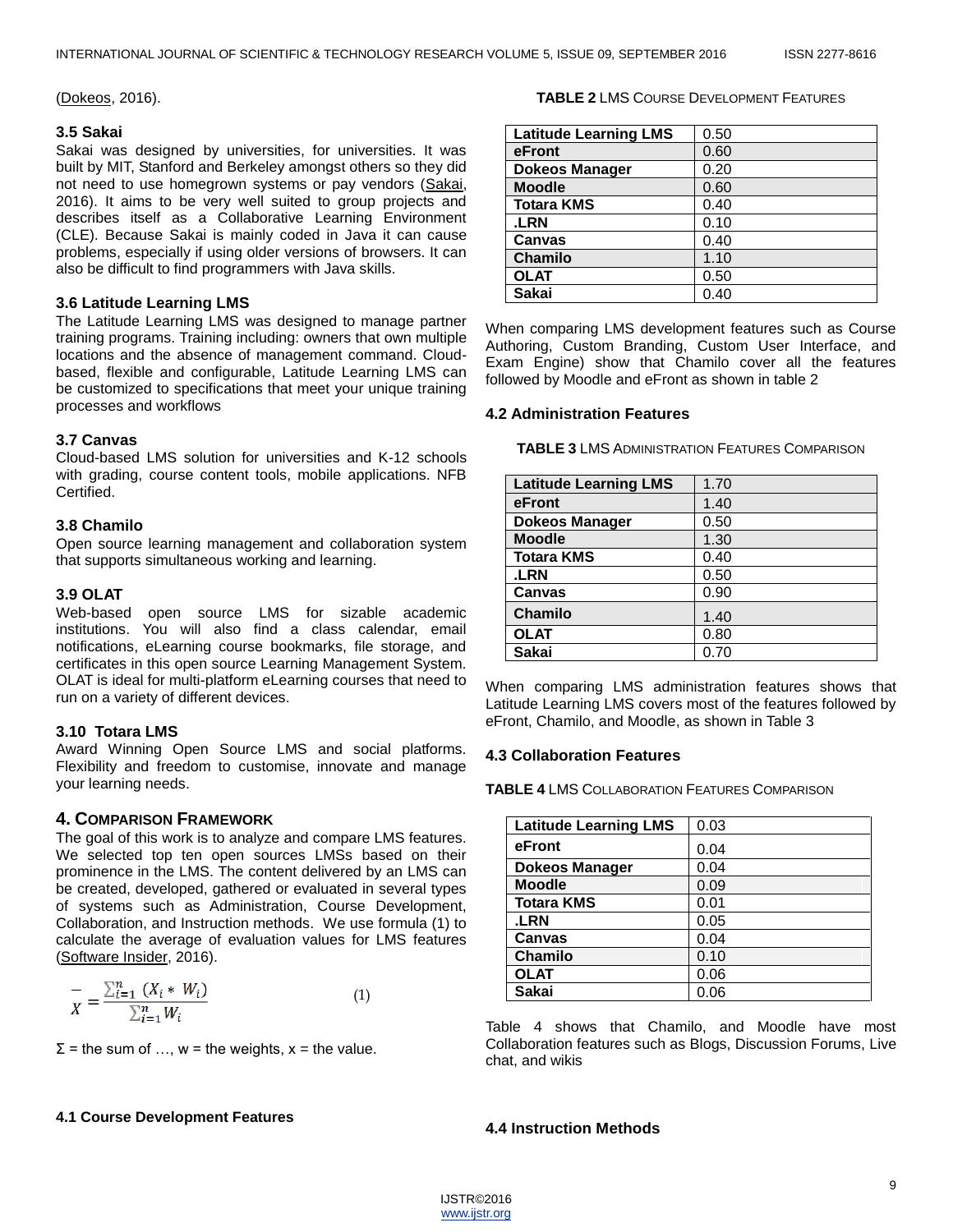#### **TABLE 4** LMS INSTRUCTION METHODS

| <b>Latitude Learning LMS</b> | 0.04 |
|------------------------------|------|
| eFront                       | 0.02 |
| <b>Dokeos Manager</b>        | 0.06 |
| <b>Moodle</b>                | 0.08 |
| <b>Totara KMS</b>            | 0.02 |
| <b>LRN</b>                   | 0.06 |
| Canvas                       | 0.04 |
| <b>Chamilo</b>               | 0.10 |
| <b>OLAT</b>                  | 0.06 |
| <b>Sakai</b>                 | 0.08 |

Table 5 shows that Chamilo, Moodle, and Sakai support interactive courses, Multimedia, and Virtual Classroom.

## **5. CONCLUSIONS**

In this paper we focused on the important learning management system features, and compare between the most famous open source LMS, i.e. (Latitude Learning LMS, eFront, Dokeos, Moodle, Totara KMS, .LRN, Canvas, Chamilo, OLAT, and Sakai). The choice of LMS relay-on the features the important to you and covered your design and technological requirements. Moodle is by far the most popular. It has over 84 million users worldwide. Otherwise Moodle is very easy to import files from Flickr, Google Docs, Dropbox, YouTube, etc. These files can be stored in one place for easy access later. Chamilo, Moodle and eFront covers all the most important course development features. eFront, Chamilo and Moodle covers the most of administrative features. Chamilo, and Moodle have most Collaboration features such as blogs, forums, and wikis. Chamilo, Moodle, and Sakai support interactive courses, Multimedia, and Virtual Classroom, Figure 2 show the comparison between LMS features. Finally, these free open source options in general require a lot of improvements to make looking designed professionally. In our view tend to look a little dated out of the box.

# <span id="page-3-11"></span>**REFERENCES**

- **[1]** LRN (2016) ".LRN HOME", [ONLINE] AVAILABLE: *HTTP://WWW.DOTLRN.ORG/* , RETRIEVED 5 APRIL 2016.
- <span id="page-3-3"></span>[2] CapitalWave Inc. (2010), "Learning Management System (LMS) – The Foundation of Your Training Initiative", [Online] Available: *http://www.yourtrainingedge.com/wpcontent/uploads/2010/01/LMS-White-Paper-May-2010.pdf* , Retrieved 1 April 2016.
- <span id="page-3-0"></span>[3] Christopher Papas (2013), "Learning Management Systems Comparison Checklist of Features", [Online] Available: *http://elearningindustry.com/learningmanagement-systems-comparison-checklist-of-features* , Retrieved 1 April 2016.
- <span id="page-3-1"></span>[4] Christopher Pappas (2015), "Top Open Source Learning Management Systems", [Online] Available: *http://elearningindustry.com/top-open-source-learningmanagement-systems* , Retrieved 3 April 2016.
- <span id="page-3-13"></span>[5] Dokeos (2016) "DOKEOS ELEARNING SUITE experience elearning at an expert level", [Online] *Available: http://www.dokeos.com/* , Retrieved 5 April

2016.

- <span id="page-3-12"></span>[6] eFront (2016) "Enterprise Learning Management System Software - eFront LMS", [Online] Available: *http://www.efrontlearning.net/* , Retrieved 5 April 2016.
- <span id="page-3-5"></span>[7] eLearning info 247 (2012), " Education learning management system trends", [Online] Available: *http://elearninfo247.com/2012/04/27/education-learningmanagement-system-trends/* , Retrieved 5 April 2016.
- <span id="page-3-6"></span>[8] Frederick Ako-Nai and Qing Tan (2013), " Location-Based Learning Management System for Adaptive Mobile Learning", *International Journal of Information and Education Technology,* Vol. 3 ,No. 5, October 2013.
- <span id="page-3-4"></span>[9] Jose Paulo Leal and Ricardo Queiros (2011), "A comparative study on LMS interoperability", University of Porto, Portugal, [Online] Available: *http://www.dcc.fc.up.pt/~zp/papers/HEILMS.pdf* , Retrieved 5 April 2016.
- <span id="page-3-10"></span>[10] MIT (2014) "Learning Management Systems" [Online] Available: *http://web.mit.edu/edtech/casestudies/lms.html*, Retrieved 5 April 2016.
- <span id="page-3-8"></span>[11] Moodle (2016a) "Moodle - Open-source learning platform Moodle.org", [Online] Available: *https://moodle.org/* , Retrieved 5 April 2016.
- <span id="page-3-9"></span>[12] Moodle (2016b), "Moodle.org Moodle Statistics", [Online] Available: http://moodle.net/stats/ , Retrieved 5 April 2016.
- <span id="page-3-14"></span>[13] Sakai (2016) " Introducing Sakai 11 | Sakai", [Online] Available: http://www.sakaiproject.org/ , Retrieved 5 April 2016.
- <span id="page-3-2"></span>[14] Sara Bright (2014), "Learning Management System Comparison: 15+ Must-Have Features", [Online] Available: *http://www.digitalchalk.com/blog/learning-managementsystem-comparison-15-must-features* , Retrieved 5 April 2016.
- <span id="page-3-7"></span>[15] SCORM (2016), "SCORM Explained - What is SCORM?" [Online] Available: *http://scorm.com/scorm-explained/* , Retrieved 27 March 2016.
- <span id="page-3-15"></span>[16] Software Insider (2016), "Learning Management System", [Online] Available: *http://lms.softwareinsider.com,*  Retrieved 5 April 2016.